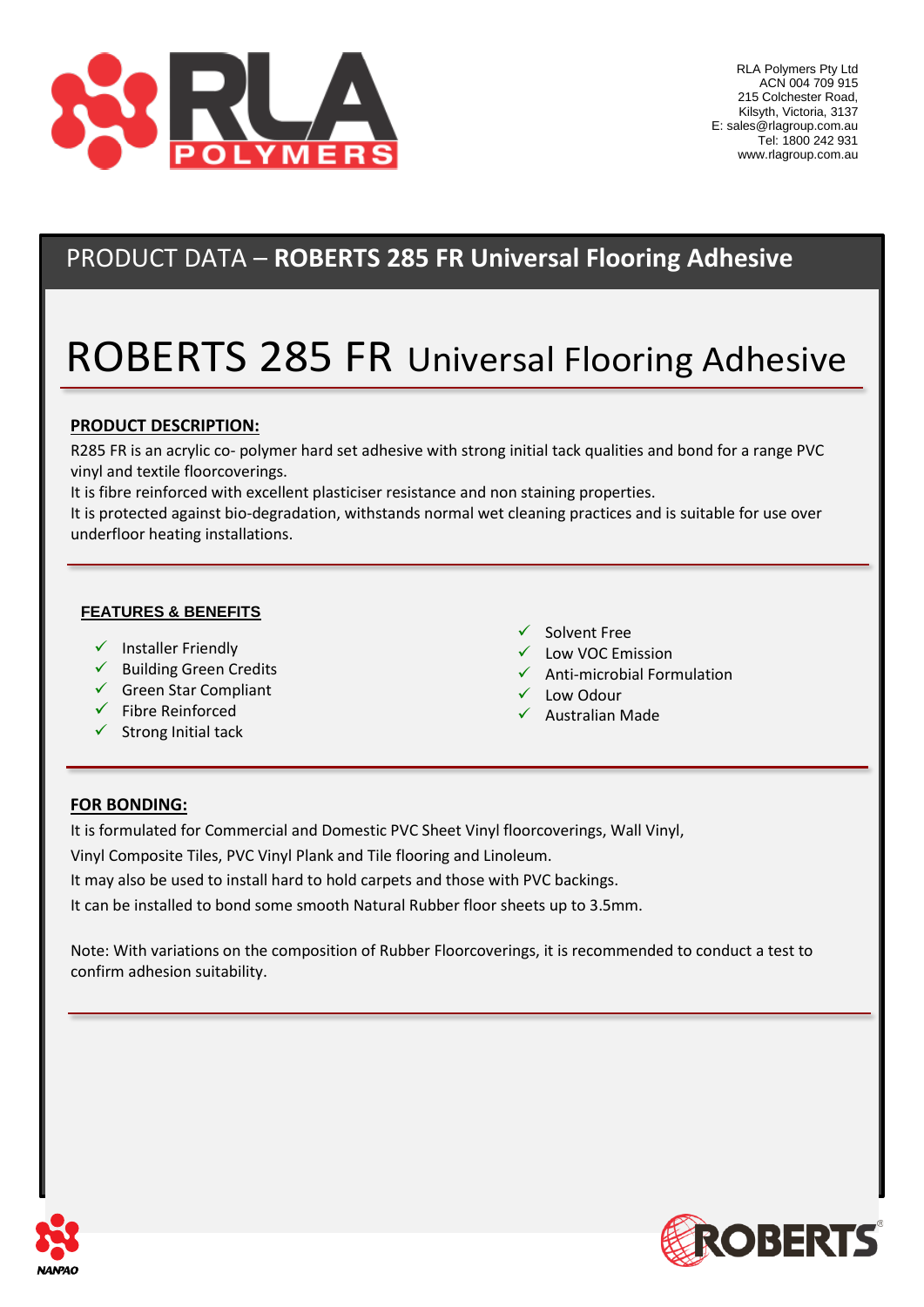

# PRODUCT DATA – **ROBERTS 285 FR Universal Flooring Adhesive**

### **SURFACE PREPARATION:**

To be in accordance with the current Australian Standard "Floor Coverings - 1884-2012 Resilient Sheet & Tiles - Laying & Maintenance Practices" or Australian Standard 2455.2.2019 "Textile Floor Coverings – Installation Practice".

All surfaces to be bonded shall be absorbent, dry, smooth, sound and clean.

Subfloors must also be free of wax, grease, oil, polishes, old adhesive, curing compounds, high levels of moisture hydrostatic pressure and any other impurities that may affect adhesion.

If mechanical preparation is required prepare the floor using recommended preparation methods such as shot blasting, diamond grinding, to provide a roughened, clean, sound surface.

Thoroughly vacuum loose material and dust.

R285 can be applied to concrete substrates with moisture contents up to 85% relative humidity tested with the In-Situ Probe method. R285 can be applied to concrete substrates with pH readings up to 10.0.

The minimum subfloor temperature before commencing surface preparation and adhesive application is  $10^{\circ}$ C.

Test all concrete substrate flooring for moisture content, according to the current Australian Standards prior to priming or the installation of any floorcoverings.

Indentations and uneven concrete subfloors should be treated with the **Roberts** range of levelling compound and be in accordance with manufacturer's recommendations.

### **APPLICATION:**

Spread adhesive with the recommended notched trowel.

For the application of Sheet Vinyls, Vinyl Planks and Tiles it is recommended to apply the adhesive with a 1.6mm x1.6mm 'V1" notched trowel.

For the application of Linoleum spread adhesive with a 2.4mm x 2.4mm 'V2' notched trowel. Floorcoverings with a textured or embossed backing it is recommended to apply adhesive with a 2.4mm x 2.4mm V2 notched trowel.

Hard to hold carpets installed indoors, it is recommended to apply the adhesive with a 3.2mm x 3.2mm "V3" notched trowel.

Apply only the amount of adhesive that can be covered within the open time of the adhesive. Allow adhesive to develop some initial tack – generally 5-10 minutes at  $20^{\circ}$ C before lowering the floorcoverings into the Wet Film of adhesive and roll in both directions to ensure transfer has occurred. Tack-up times will depend upon atmospheric conditions and substrate absorbency.



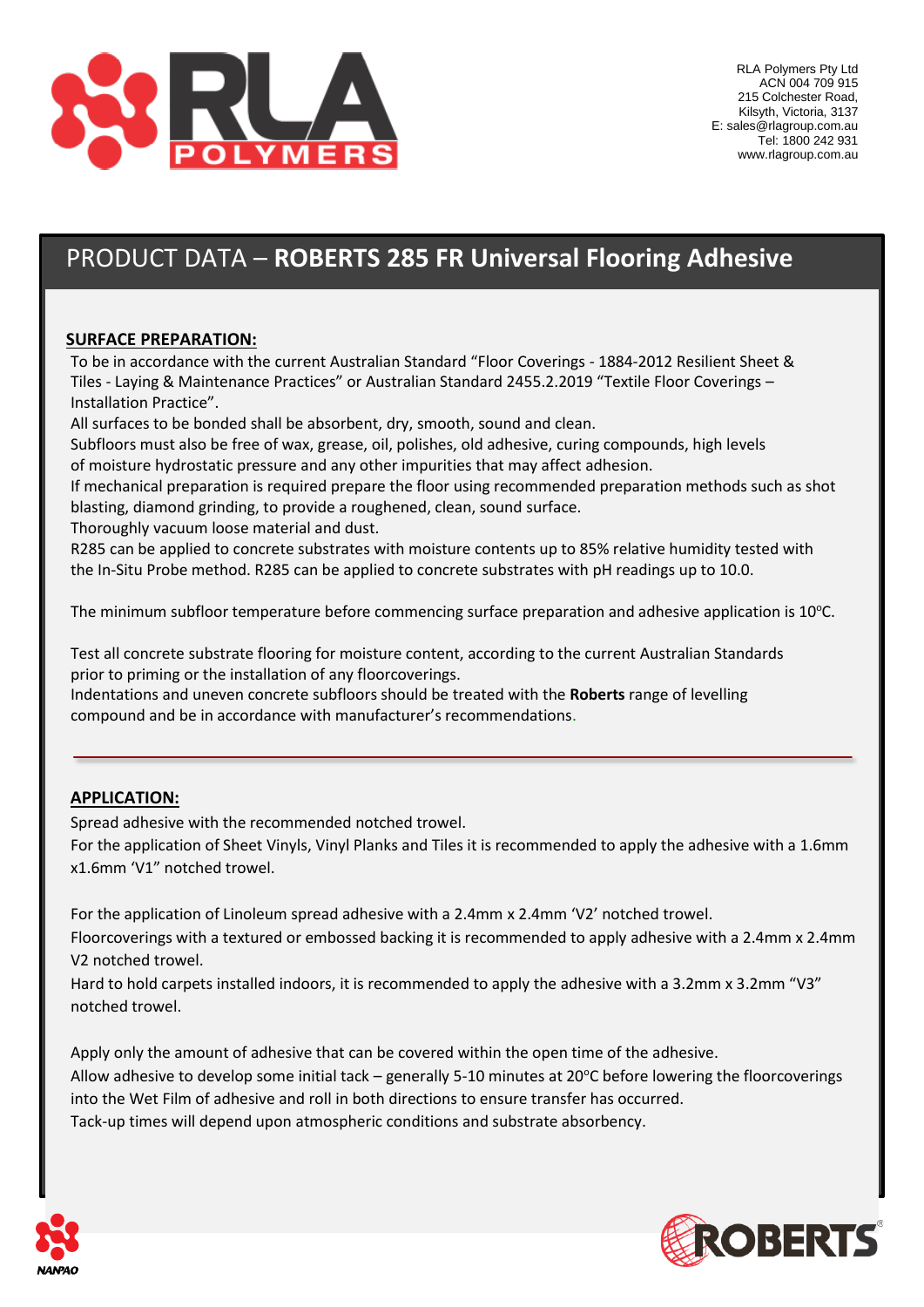

# PRODUCT DATA – **ROBERTS 285 FR Universal Flooring Adhesive**

### **APPLICATION: Continue**

When using adhesive on hard to hold floorcoverings or textile floorcoverings that may have a memory, allow the adhesive develop some initial tack – generally 10-15 minutes at 20 $^{\circ}$ C, the adhesive should be partially tacked up and equally partially wet before lowering the floorcoverings into the Wet film of adhesive. Please ensure floorcoverings are rolled in both directions to ensure transfer has occurred.

For the application of Wall Vinyl or Fabric, Apply one even coat with a long nap roller with a pile height of no less than 10mm. Alternatively adhesive can be applied by 1.6mm x 1.6mm "V1" notch trowel. Care and consideration should be taken to ensure the material is applied to the entire surface. Allow the adhesive to develop some initial tack – generally 10-15 minutes at 20 $\degree$ C before placing the floorcoverings into the wet film of adhesive and roll in both directions to ensure transfer has occurred. Tack-up time will depend upon atmospheric conditions and substrate absorbency.

Complete installations according to floorcoverings manufacturer's instructions, ensuring the installation is rolled in both directions with the recommended roller weight, prior to the adhesive setting. Do not allow heavy traffic for 24 hours.

It is recommended for domestic vinyl should be seam sealed with Roberts 5601 Vinyl Seam Sealer.

#### **CLEAN UP:**

Clean tools immediately after use with warm soapy water. Dried adhesive may be cleaned off using R550 Latex/Acrylic Adhesive Remover applied to a damp cloth then rubbed gently over the dried adhesive or alternatively please use AFTEK Handy Wipes.

#### **COVERAGE:**

V1 1.6mm x 1.6mm notched trowel will achieve approximately up to 5 square metres per litre. V2 2.4mm x 2.4mm notched trowel will achieve approximately up to 3 square metres per litre. V3 3.2mm x 3.2mm notched trowel will achieve approximately up to 2 square metres per litre.

**CONTAINER SIZES** 15 litre plastic containers



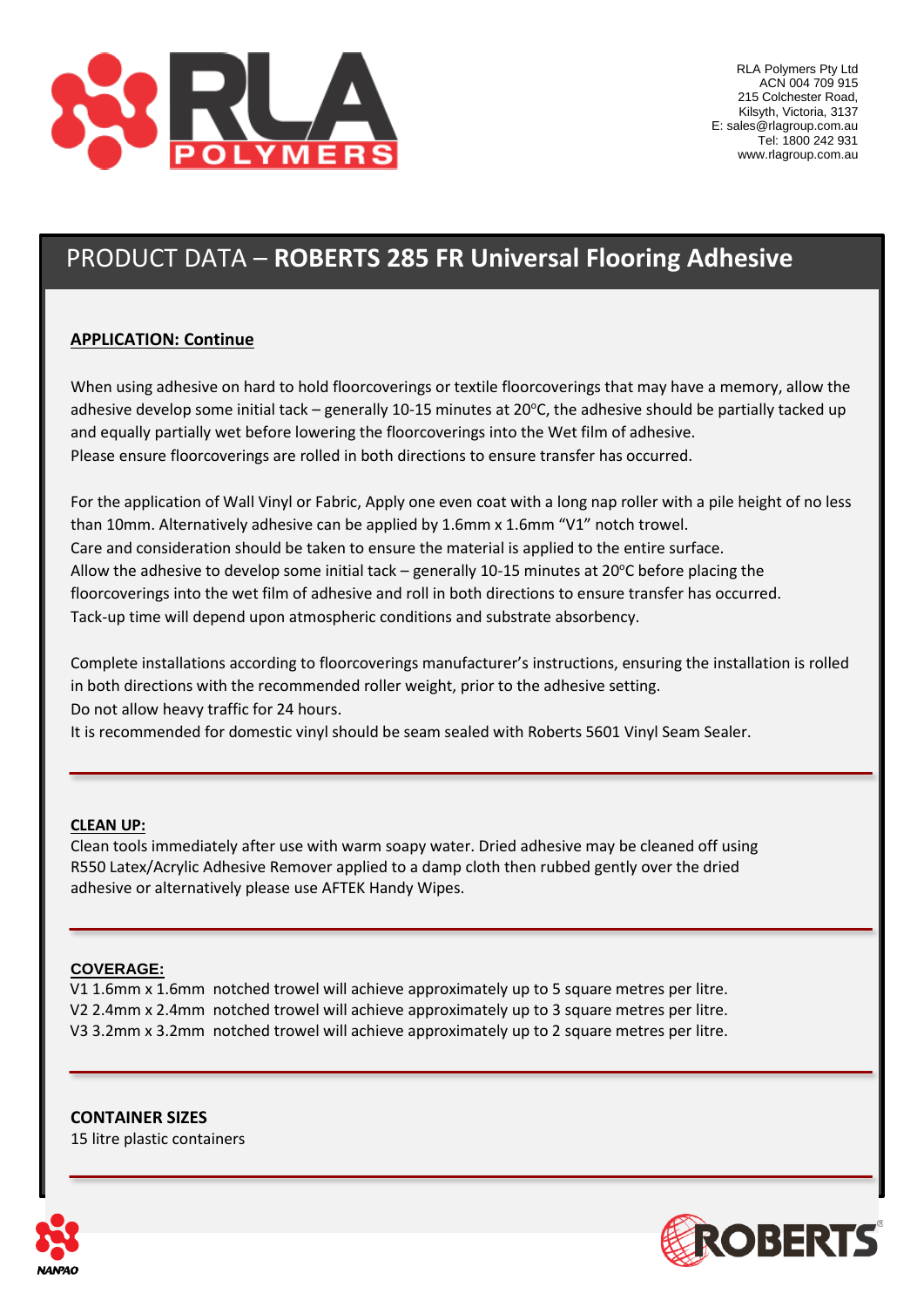

### PRODUCT DATA – **ROBERTS 285 FR Universal Flooring Adhesive**

#### **SHELF LIFE / STORAGE:**

12 months when stored in original unopened packaging To be stored in a dry area off the ground.

#### **NOTES & PRECAUTIONS:**

- Drying times can be extended when applied in cold ambient temperatures.
- Don't allow the adhesive to skin over or dry out, it is important the floorcovering being bonded are installed into the Wet film of adhesive
- Don't apply adhesive in direct sunlight.
- Internal use only.

#### **SAFETY & HANDLING**

 A Safety Data Sheet is available on request. Product is classified as NON-DANGEROUS GOODS. According to the WHS Regulations and the ADG Code.

#### **Warranty Statement:**

RLA Polymers guarantees this product against manufacturing defects and guarantees it to be manufactured to our published specification.